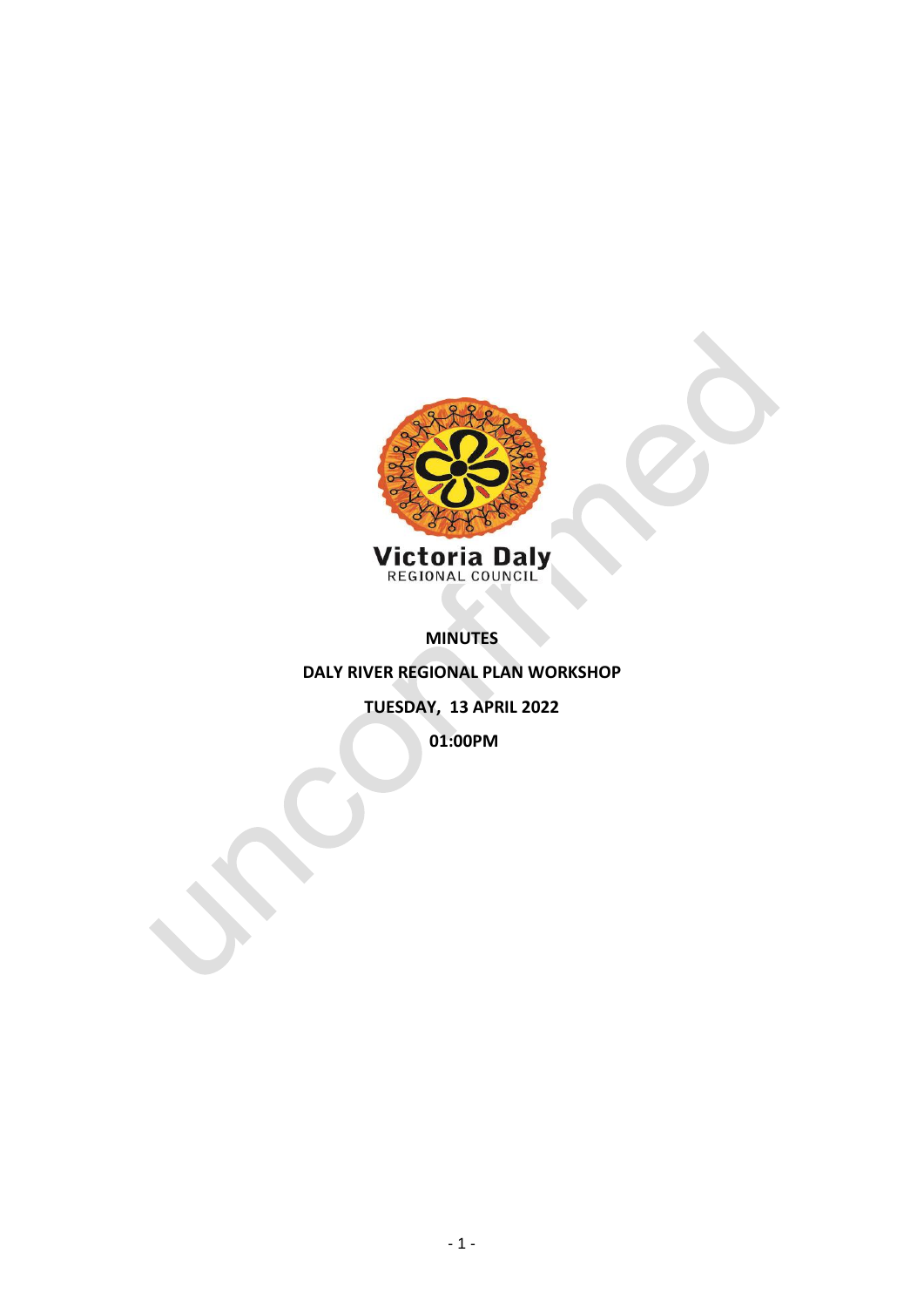

## **VICTORIA DALY REGIONAL COUNCIL DISCLAIMER**

No responsibility is implied or accepted by the Victoria Daly Regional Council for any act, omission or statement or intimation occurring during Council or committee meetings.

The Victoria Daly Regional Council disclaims any liability for any loss whatsoever and howsoever caused arising out of reliance by any person or legal entity on any such act, omission or statement or intimation occurring during Council or committee meetings.

Any person or legal entity who acts or fails to act in reliance upon any statement, act or omission made in a Council or committee meeting does so at that person's or legal entity's own risk.

In particular and without detracting in any way from the broad disclaimer above, in any discussion regarding any planning application or application for a licence, any statement or intimation of approval made by any member or officer of the Victoria Daly Regional Council during the Course of any meeting is not intended to be and is not taken as notice of approval from the Victoria Daly Regional Council.

The Victoria Daly Regional Council advises that anyone who has any application lodged with the Victoria Daly Regional Council shall obtain and should only rely on **WRITTEN CONFIRMATION** of the outcome of the application, and any conditions attaching to the decision made by the Victoria Daly Regional Council in respect of the application.

Russell Anderson **Chief Executive Officer**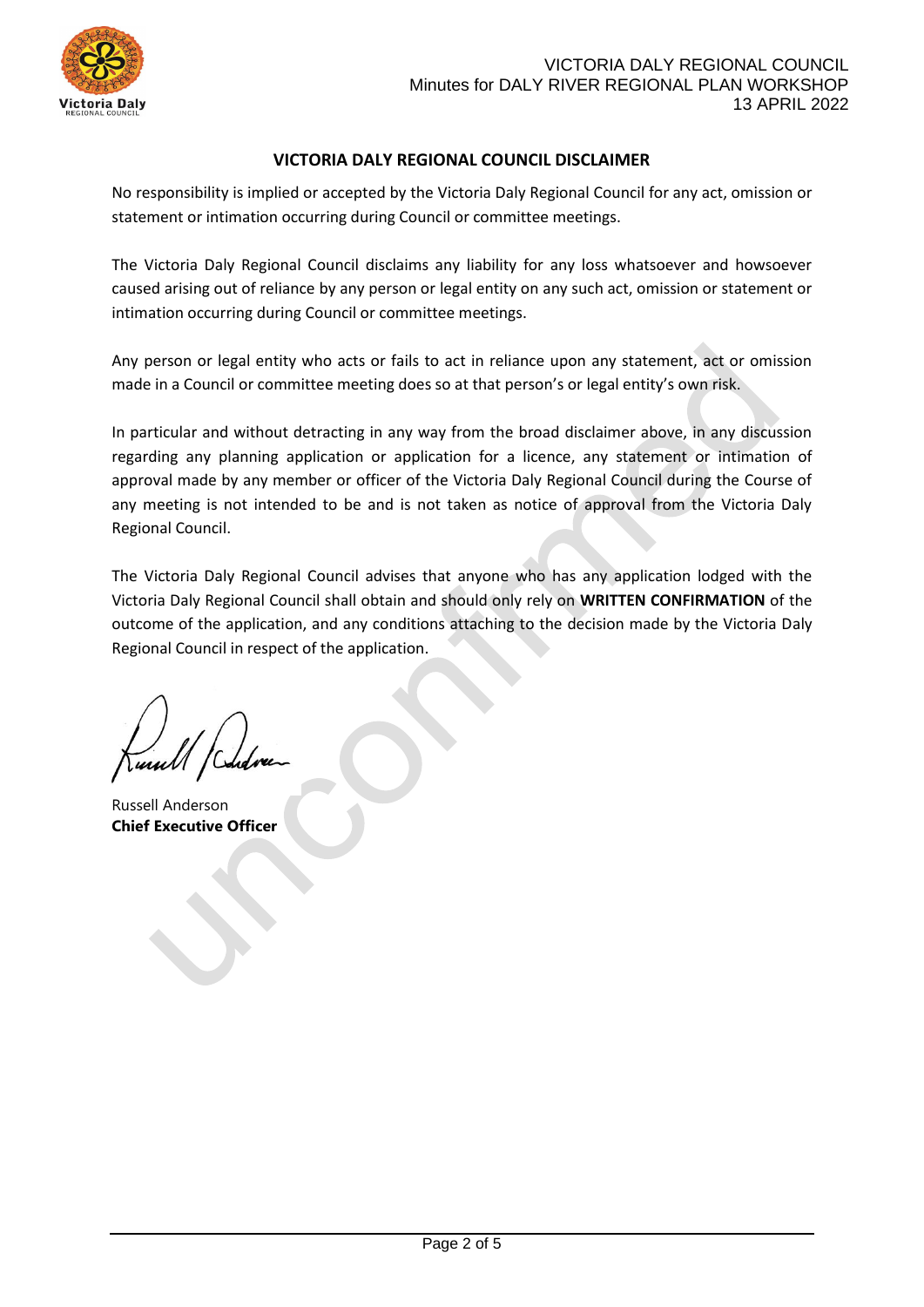

**MINUTES**

## **DALY RIVER REGIONAL PLAN WORKSHOP**

### **TUESDAY, 13 APRIL 2022**

#### **01:09PM**

### **COUNCIL OFFICE NAUIYU**

#### **PERSONS PRESENT**

#### **MEMBERS**

| Andrew McTaggart      | <b>Councillor (via Microsoft Teams)</b> |  |
|-----------------------|-----------------------------------------|--|
| Peter Hollowood       | Member (Chairperson)                    |  |
| <b>Nadine Daly</b>    | Member (Deputy Chairperson)             |  |
| <b>Brian Muir</b>     | Member                                  |  |
| Mark Mullins          | Member                                  |  |
| Wayne Buckley         | Member                                  |  |
| <b>Robert Austral</b> | Member                                  |  |

## **STAFF PRESENT**

Jocelyn Moir<br>Michelle Will **A/Director of Operations**<br>Manager of Executive Se Rupak Halwai (minute taker) Executive Services Officer

Manager of Executive Services A/Community Safety Manager

## **GUESTS**

Nil

## **APOLOGIES AND LEAVE OF ABSENCE**

Nil

### **REGIONAL PLAN WORKSHOP**

Facilitated by Executive Services Manager, Michelle Will and Executive Services Officer, Rupak Halwai and A/Director of Council Operations Jocelyn Moir, Victoria Daly Regional Council.

Community needs and ideas were noted on subject titled paper to be taken back to regional office and collated as a draft to be included in the Regional Plan for 2022- 23.

# **Discussions**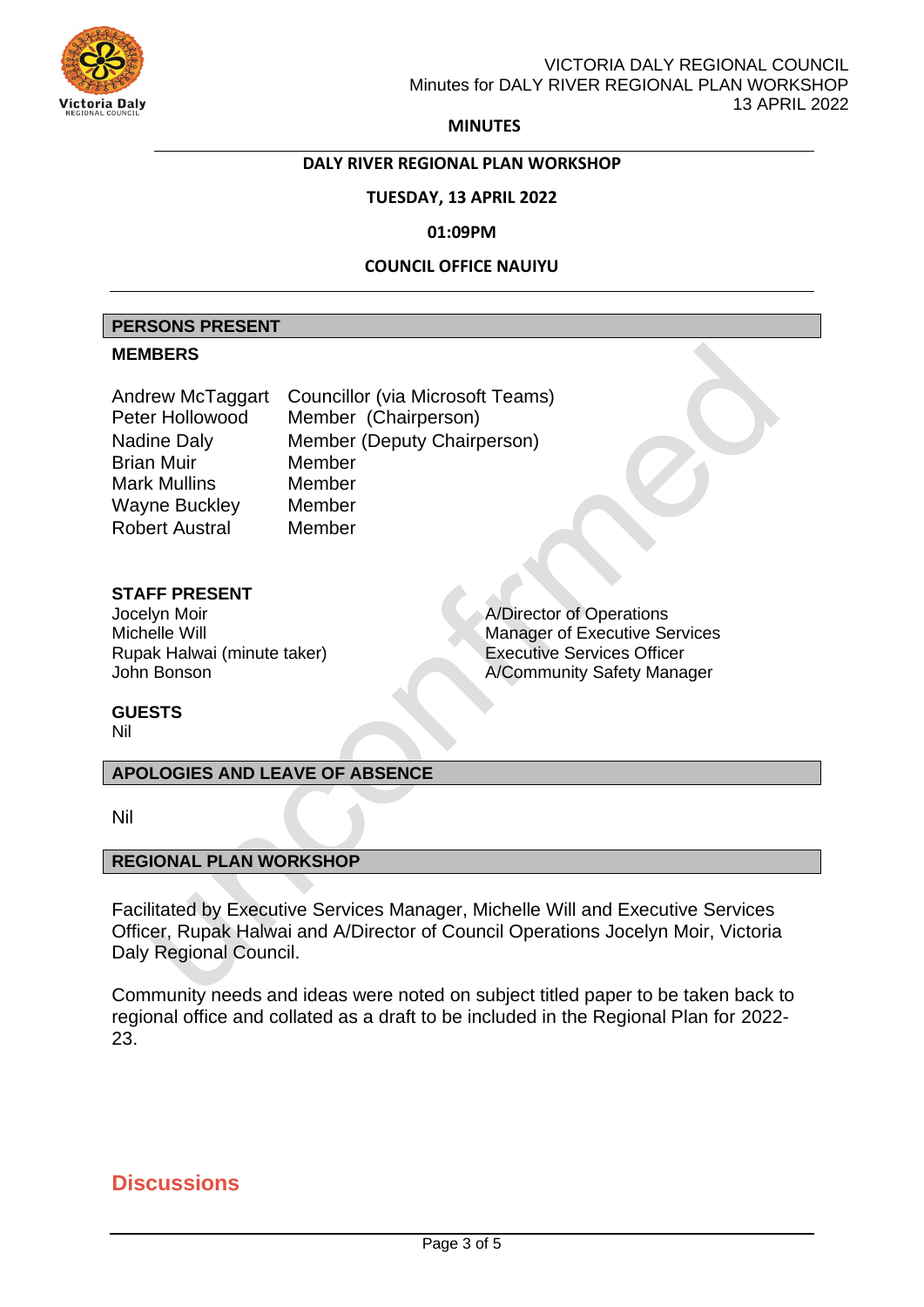

Discussions were made as follows:

- Awaiting for quotes to proceed for funding to reseal internal Nauiyu roads.
- LED lights been installed in selected Nauiyu locations, Recommendations to install solar lights were put forward.
- Council seeking to upgrade waste facility.
- Seeking quotes to apply grants for gravelling of roads in Daly River.
- DRLA will make a recommendation at their next meeting that Council write a letter to airstrip by raising east and west ends to avoid flooding.
- DRLA will make a recommendation at their next meeting that Council write a letter to raise power lines on Wooliana road to reduce disconnection during floods.
- Roof over swimming pool is achieved.

# **Project Priorities 2022-23**

## **Community Activities and Events**

# **Short Term**

Community and wellbeing engagement projects

## **Sustainability recycling and land management**

| <b>Medium Term</b>          |  |
|-----------------------------|--|
| Establish recycling program |  |
| Upgrade waste facility      |  |

## **Roads and Infrastructure:**

| <b>Short Term</b>        | <b>Medium Term</b>          | Advocacy                                                      |
|--------------------------|-----------------------------|---------------------------------------------------------------|
| Reseal internal<br>roads | Cemetery extension<br>works | Gravelling roads                                              |
| Solar lights             |                             | Upgrade to airstip<br>(east and west)                         |
|                          |                             | Power lines<br>(Wooliana)                                     |
|                          |                             | Safe + Permanent<br>river access                              |
|                          |                             | Levi Bank (eastern<br>end) to prevent<br>water in community   |
|                          |                             | Land for future<br>council development<br>(Lot 2 Wooliana rd) |
| <b>NEXT MEETING</b>      |                             |                                                               |